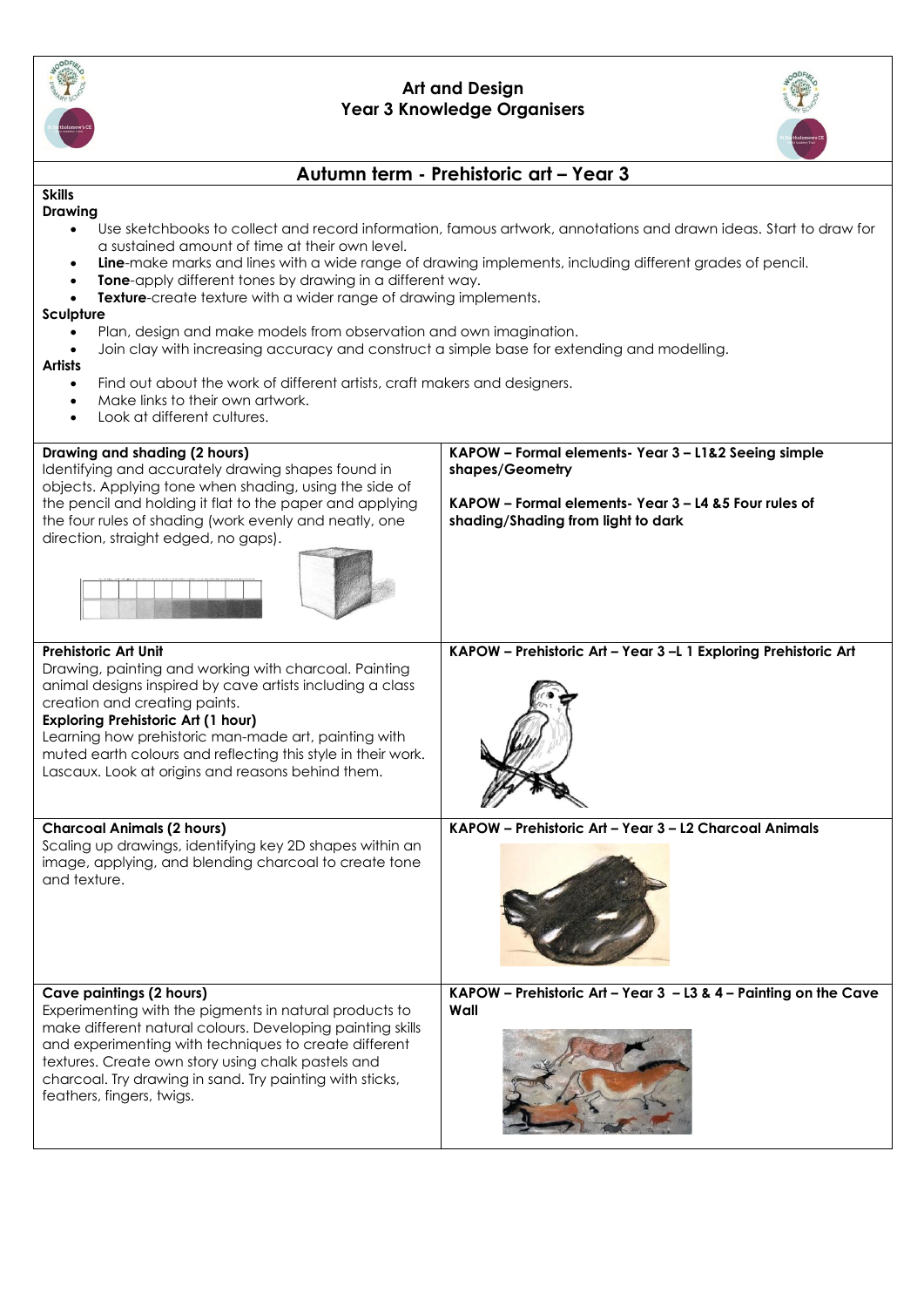| Fabric dyeing (2-4 hours)<br>Use natural materials to dye fabric as<br>stone age people would have done<br>e.g., flowers, berries, bark, leaves, and<br>walnuts Creating dyed and/or tie-dyed<br>materials. | KAPOW - Year 3 Craft - L2 tie-dyeing materials<br>Natural sources that could be used; - apple tree bark, white<br>onion skins, turmeric, saffron, paprika, pomegranate rind,<br>orange and lemon peel, blackberries, blueberries, red<br>cabbage, purple grapes, beetroot, raspberries, cranberries<br>(note: you can use juice directly from thawed berries or canned<br>beetroot), spinach, oak bark, crab apple leaves and bark,<br>coffee, tea and walnut hulls.<br>Step 1 - Cut up the vegetables/fruits/natural material into small<br>pieces (approximately 1-2cm squares).<br>Step 2 – Place the chopped fruit etc. into a pan and pour water<br>over it until it is covered. You need twice as much water as<br>plant matter.<br>Step 3 – Add the fabric or cotton wool that you want to dye. |
|-------------------------------------------------------------------------------------------------------------------------------------------------------------------------------------------------------------|--------------------------------------------------------------------------------------------------------------------------------------------------------------------------------------------------------------------------------------------------------------------------------------------------------------------------------------------------------------------------------------------------------------------------------------------------------------------------------------------------------------------------------------------------------------------------------------------------------------------------------------------------------------------------------------------------------------------------------------------------------------------------------------------------------|
| Sculpture (4 hours)<br>Stone age bowls for food and drink. Make simple coil<br>pots.                                                                                                                        | Study a range of stone age earthenware, looking at<br>design and purpose. Notice engraving, patterns and<br>markings.<br>Plan and design a simple coil bowl.<br>Annotate design with notes showing colour and<br>decoration from observation and own imagination.<br>Pattern will be incised (etched into clay).<br>Demonstrate how to roll out base, make a coil and join<br>2 coils together. This should include cross-hatching and<br>use of slip.<br>Demonstrate smoothing out of sides and edges before<br>$\bullet$<br>adding patterns.<br>When dry (1 week), kiln fire. (See AOH for kiln usage).<br>Pot to be painted using design colour.<br>Paint base colour first, then patterns. Fine detailed<br>patterns will need brush size 2.                                                       |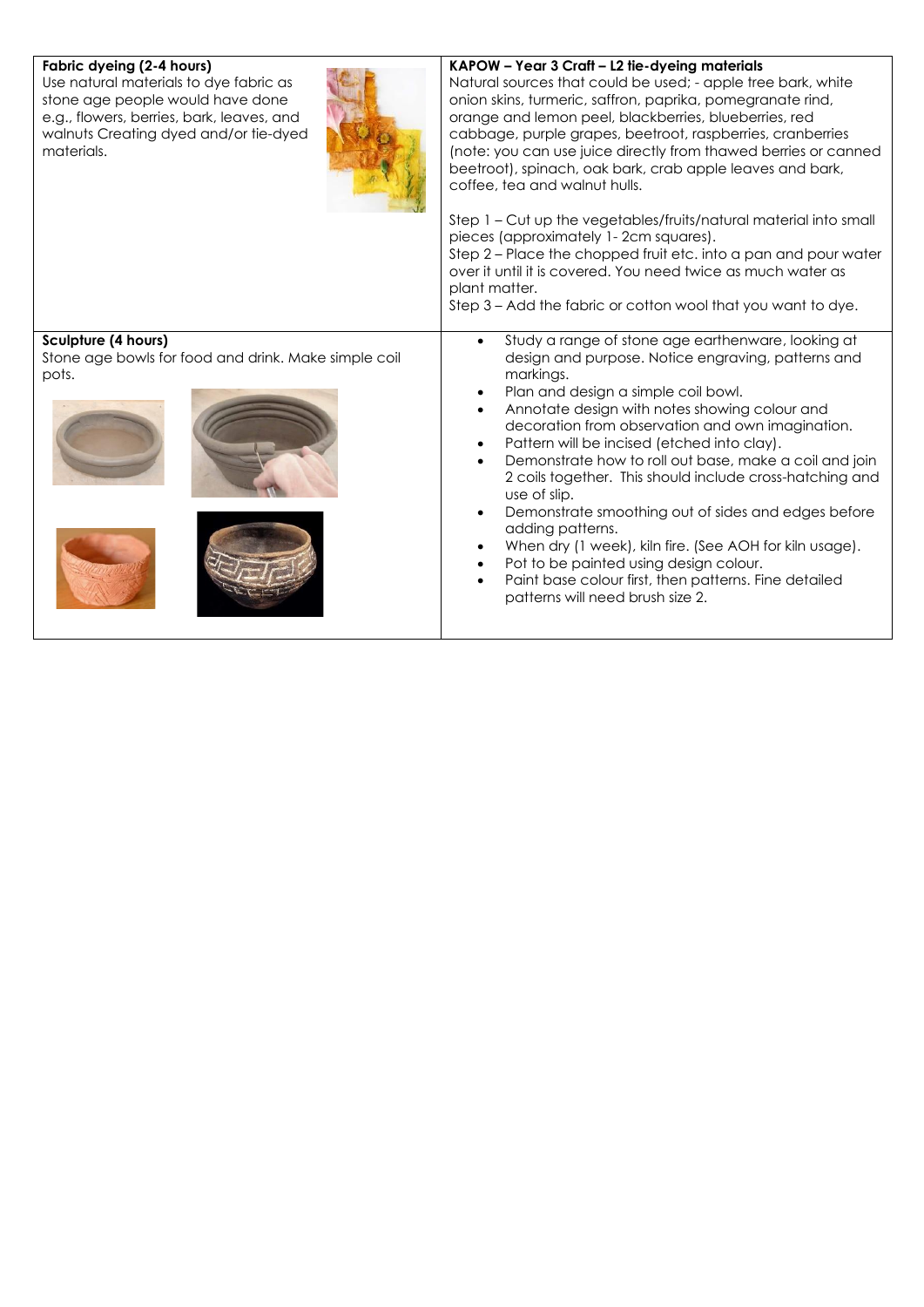

## **Art and Design Year 3 Knowledge Organisers**



# **Spring term - Romans – Year 3**

#### **Skills Drawing**

- Use sketchbooks to collect and record information, famous artwork, annotations and drawn ideas. Start to draw for a sustained amount of time at their own level.
- **Shape -** Use of symmetry and shape in artwork.

## **Painting**

- Use paint and printing to create repeated patterns.
- Mix a variety of colours and know which primary colours make secondary colours.
- Print using a variety of materials, objects and techniques including layering.
- Talk about the processes used to produce a simple print.

### **Digital**

- Use the printed images they have taken to combine with various media.
- Use the computer to alter images and combine other images.
- Use digital software to change and manipulate work into a desired effect.

### **Collage**

- Copy images using a range of media and create own work.
- Experiment with various textures, colours and patterns and create contrasting images.

### **Artists**

- Find out about the work of different artists, craft makers and designers.
- Make links to their own artwork.
- Look at different cultures.

### • **Roman Mosaics Unit**

Looking at examples of Roman mosaics, reading and learning about who had these and what they indicated about the owners' place in society. Investigate Roman mosaics, discovering where they have been found and what they depicted, understanding the role of archaeologists in uncovering remains and how the past can be pieced together. Children will know the significance of mosaics in Roman art. Explore and discuss mosaics as an art form brought to Britain by the Romans, looking particularly at borders. Explore and develop different border patterns to use for a large, printed mosaic.



**Drawing and printing (2 hours)** To explore Roman patterns, zooming into the patterns and trying to copy and create.

Explore how shapes tessellate. Recreate tessellating patterns. Use of printing to create tessellating patterns.





## **Drawing (2 hours)**

- Look at real examples of Roman mosaics using artefacts and videos.
- Explore and desian different patterns or borders and corners that can be made from 5 rows of squares and either 2 or 3 colours.
- Look at the examples – chequerboard, zigzags, castle top.



- Note limited colour palette that is repeated.
- Generate a repeating mosaic style pattern of coloured squares on a grid.
- Keep design simple to be most effective. It is on a small scale so a simple design will help.
- Roll the paint to a thin, even layer in the tray and push the end of the wooden printing stick into the paint.
- Hold the paper down with the fingers of your free hand close to the place where you will print.
- Leave a small space between each printed square to represent the mortar of a Roman mosaic.
- Each successive print will become fainter, so you will need to reload the stick with paint after 3 or 4 prints.
- When changing colour, wash the stick or change to clean one.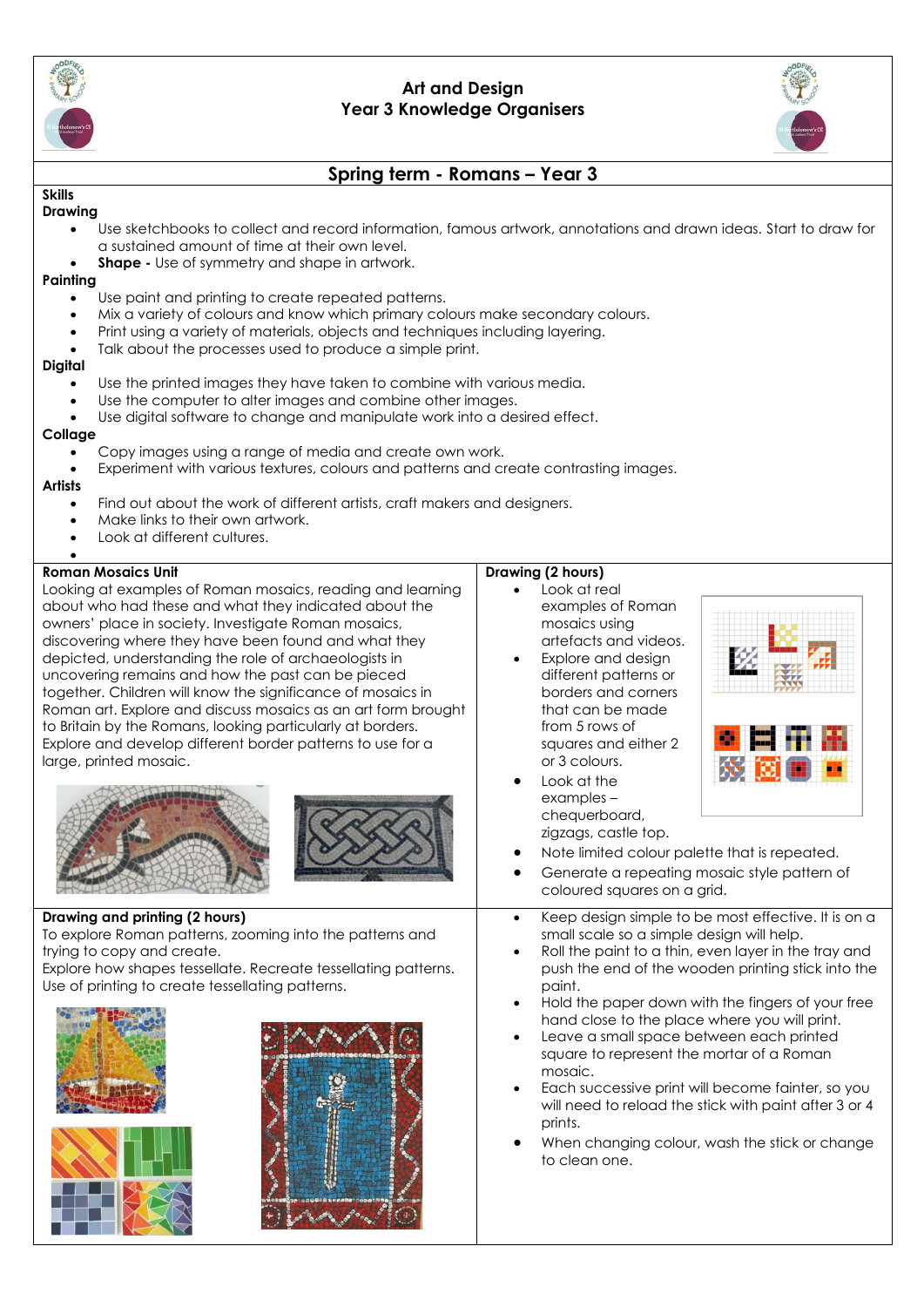| Digital (1 hour)<br>Making a mosaic design on Paint or similar program. Various<br>websites offer free access to design programs.<br>Cross-curricular computing. Using shapes on paint.<br>This can be used as a plan for collage design. | https://www.theedkins.co.uk/jo/mosaic/index.htm<br>https://www.broadervisions.co.uk/art-design/create-a-<br>mosaic-online/<br>https://www.learningplayground.co.uk/mosaic/                                                                                                                                                                                                                                                                                                                                                                                                                                                                                                                                                                                                                                                                                                                                                                                                                                                                                     |
|-------------------------------------------------------------------------------------------------------------------------------------------------------------------------------------------------------------------------------------------|----------------------------------------------------------------------------------------------------------------------------------------------------------------------------------------------------------------------------------------------------------------------------------------------------------------------------------------------------------------------------------------------------------------------------------------------------------------------------------------------------------------------------------------------------------------------------------------------------------------------------------------------------------------------------------------------------------------------------------------------------------------------------------------------------------------------------------------------------------------------------------------------------------------------------------------------------------------------------------------------------------------------------------------------------------------|
| Collage (4 hours)<br>Plan design for own mosaic collage<br>Create mosaic collage inspired by Roman mosaics. Use a<br>range of materials, colours, and textures to tell 'own' mosaic<br>story.                                             | Cut out and trial patterns drawing and using<br>$\bullet$<br>coloured paper. Recap what the Romans<br>depicted on their mosaics.<br>Think about what design could show. Maybe<br>gods/ goddesses, birds, animals, flowers, mythical<br>creatures.<br>The Romans covered whole floors with mosaics,<br>but children will only have a small rectangle, so<br>designs will need to be quite simple.<br>Try drawing the basic outline of central motif in<br>sketch books first. When happy with design, draw<br>it in pencil on the page, trying to make the best<br>use of the space.<br>Think about the type and colour of paper and<br>fabric that will be need.<br>Annotate design to show notes.<br>$\bullet$<br>Design and begin to build mosaic collage.<br>Remember to - Keep in line, keep it close, but<br>leave a little gap (which would be the mortar)<br>When beginning collage, start with the border<br>and complete that first.<br>Move onto the rest of the image. Check that tiles<br>are correct before gluing. Then apply glue<br>carefully. |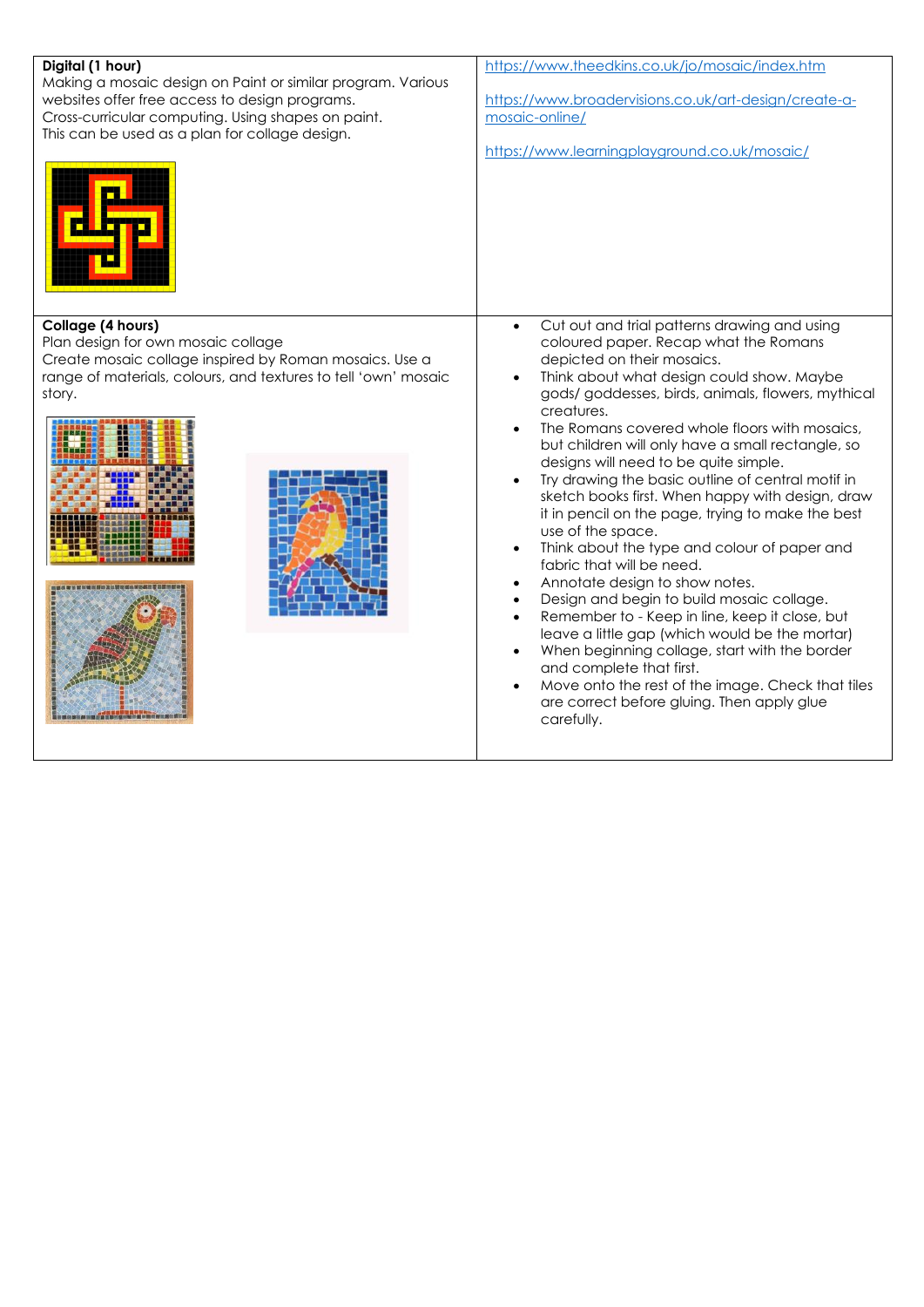

## **Art and Design Year 3 Knowledge Organisers**



# **Summer term - Plants – Year 3**

#### **Skills Drawing**

- Use sketchbooks to collect and record information, famous artwork, annotations and drawn ideas. Start to draw for a sustained amount of time at their own level.
- **Line**-make marks and lines with a wide range of drawing implements, including different grades of pencil.
- **Tone-**apply different tones by drawing in a different way.
- **Texture**-create texture with a wider range of drawing implements.

### **Painting**

- Experiment with different effects and textures.
- Work on an increasing range of scales. E.g., thin brushes on a small picture.
- Mix a variety of colours and know which primary colours make secondary colours.
- Print using a variety of materials, objects and techniques including layering.
- Talk about the processes used to produce a simple print.

### **Sculpture**

- Plan, design and make models from observation and own imagination.
- Join clay with increasing accuracy and construct a simple base for extending and modelling.

### **Collage**

- Copy images using a range of media and create own work.
- Experiment with various textures, colours and patterns and create contrasting images.
- Use a variety of techniques.
- Develop skills in stitching, cutting and joining.

### **Artists**

Find out about the work of different artists, craft makers and designers.

### **Drawing (2 hours)**

Develop skills from previous sessions. Still life drawings from observation using shade and tone.





### *KAPOW- Formal elements. Year 3*

- Recap prior knowledge (autumn term). Drawing shapes accurately, tone and the four rules of shading (work evenly and neatly, one direction, straight edged, no gaps). know that tone is the areas of dark and light and can identify this in a painting or photograph.
- Draw an item from observation from the natural world e.g., leaf, plant.
- Note if drawing flowers, petals overlap. Begin with outline to ensure proportion is correct.
- Build up layers of shade and tone.
- HB, 2B, 4B pencils.



## **Still life – Flowers and plants (2 hours)**

Drawing through careful observation. Look at outdoor habitat. Use of water colours, inks, pen and ink.

#### **Artist study - Botanical art Julia Trickey**

Further development – to include use of textiles through weaving, or applique. Link to DT



# *KAPOW- Skills Year 3*

### *Painting – shades and tints*

- Know that tone is the areas of dark and light and identify this in a painting or photograph.
- A tint is to make a colour lighter by adding white and that a shade is to make a colour darker by adding black.
- Use tints and shades to paint from light to dark in smooth and neat strokes. Study *An Old Woman Cooking Eggs, 1618, by Diego Velázquez.*
- Look at a range of botanical artwork. Understand that botany is the scientific study of plants.
- Complete sketch and water colour of natural form e.g., flower, leek, carrot with fronds etc.

*<https://www.juliatrickey.co.uk/>*